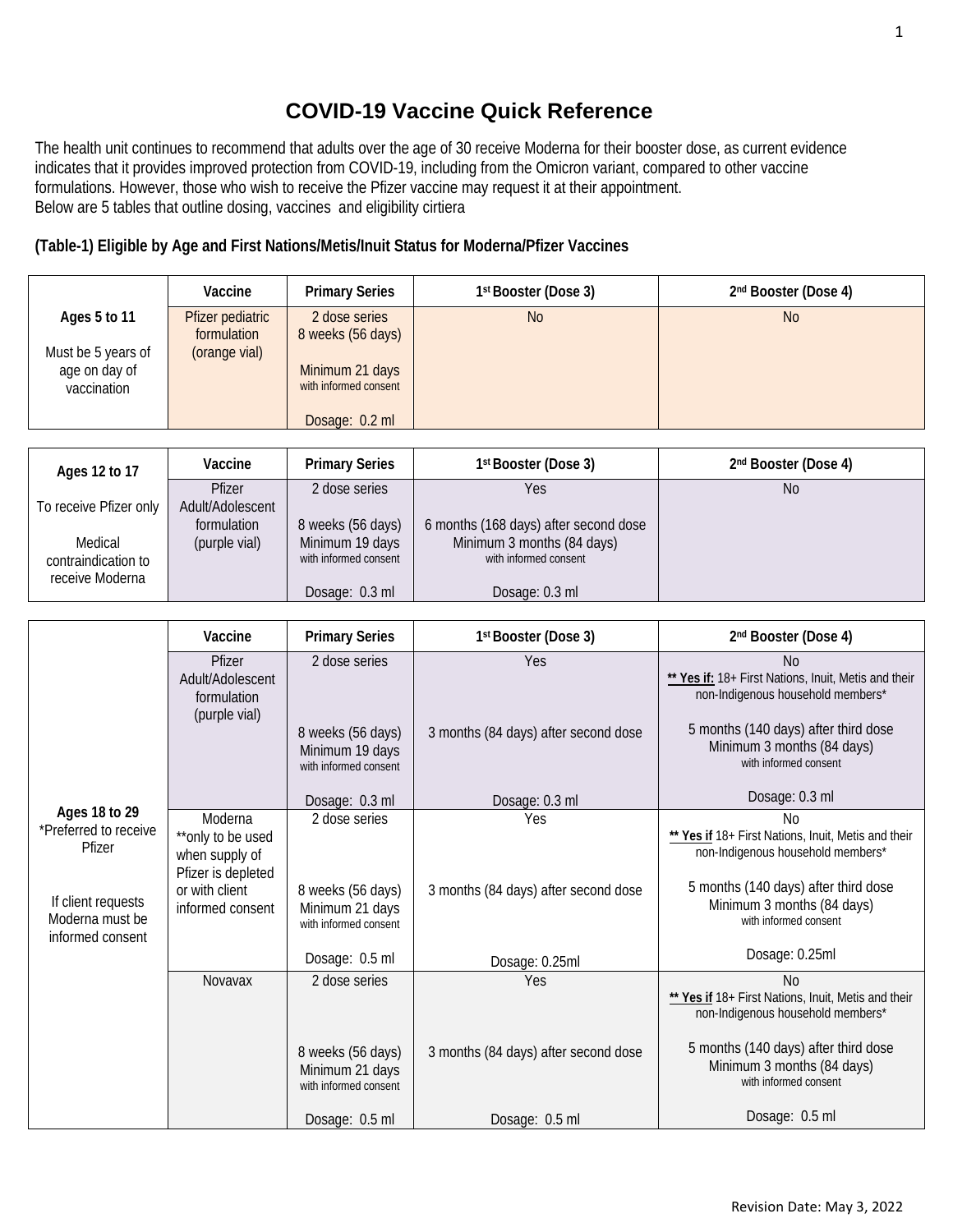|                                                                                              | Vaccine                                   | <b>Primary Series</b>                                         | 1st Booster (Dose 3)                                           | 2 <sup>nd</sup> Booster (Dose 4)                                                                           |
|----------------------------------------------------------------------------------------------|-------------------------------------------|---------------------------------------------------------------|----------------------------------------------------------------|------------------------------------------------------------------------------------------------------------|
|                                                                                              | Pfizer<br>Adult/Adolescent<br>formulation | 2 dose series                                                 | Yes                                                            | N <sub>0</sub><br>** Yes if 18+ First Nations, Inuit, Metis and their<br>non-Indigenous household members* |
| Ages 30 to 59<br>Those with medical<br>contraindications to<br>Moderna to receive<br>Pfizer. |                                           | 8 weeks (56 days)<br>Minimum 19 days<br>with informed consent | 3 months (84 days) after second dose                           | 5 months (140 days) after third dose<br>Minimum 3 months (84 days)<br>with informed consent                |
| Those who wish to                                                                            |                                           | Dosage: 0.3 ml                                                | Dosage: 0.3 ml<br>** Preferentially recommended to use Moderna | Dosage: 0.3 ml<br>**Preferentially recommended to use Moderna                                              |
| receive Pfizer<br>vaccine may<br>request it.                                                 | Moderna                                   | 2 dose series                                                 | Yes                                                            | Nο<br>** Yes if 18+ First Nations, Inuit, Metis and their<br>non-Indigenous household members*             |
| Moderna booster<br>doses provide<br>improved protection                                      |                                           | 8 weeks (56 days)<br>Minimum 21 days<br>with informed consent | 3 months (84 days) after second dose                           | 5 months (140 days) after third dose<br>Minimum 3 months (84 days)<br>with informed consent                |
| from COVID-19,<br>including from the                                                         |                                           | Dosage: 0.5 ml                                                | Dosage: 0.25ml                                                 | Dosage: 0.25ml                                                                                             |
| Omicron variant,<br>compared to other<br>vaccine formulations.                               | Novavax                                   | 2 dose series                                                 | Yes                                                            | Nο<br>** Yes if 18+ First Nations, Inuit, Metis and their<br>non-Indigenous household members*             |
|                                                                                              |                                           | 8 weeks (56 days)<br>Minimum 21 days<br>with informed consent | 3 months (84 days) after second dose                           | 5 months (140 days) after third dose<br>Minimum 3 months (84 days)<br>with informed consent                |
|                                                                                              |                                           | Dosage: 0.5 ml                                                | Dosage: 0.5 ml                                                 | Dosage: 0.5 ml                                                                                             |

|                                                                        | Vaccine                    | <b>Primary Series</b>                                         | 1 <sup>st</sup> Booster (Dose 3)                               | 2 <sup>nd</sup> Booster (Dose 4)                                                            |
|------------------------------------------------------------------------|----------------------------|---------------------------------------------------------------|----------------------------------------------------------------|---------------------------------------------------------------------------------------------|
|                                                                        | Pfizer<br>Adult/Adolescent | 2 dose series                                                 | Yes                                                            | Yes                                                                                         |
|                                                                        | formulation                | 8 weeks (56 days)<br>Minimum 19 days<br>with informed consent | 3 months (84 days) after second dose                           | 5 months (140 days) after third dose<br>Minimum 3 months (84 days)<br>with informed consent |
| Ages 60 to 69                                                          |                            | Dosage: 0.3 ml                                                | Dosage: 0.3 ml<br>** Preferentially recommended to use Moderna | Dosage: 0.3 ml<br>** Preferentially recommended to use Moderna                              |
|                                                                        | Moderna                    | 2 dose series                                                 | Yes                                                            | Yes                                                                                         |
| Recommended to<br>use Moderna unless<br>a medical<br>contraindication. |                            | 8 weeks (56 days)<br>Minimum 21 days<br>with informed consent | 3 months (84 days) after second dose                           | 5 months (140 days) after third dose<br>Minimum 3 months (84 days)<br>with informed consent |
|                                                                        |                            | Dosage: 0.5ml                                                 | Dosage: 0.25ml                                                 | Dosage: 0.25ml                                                                              |
|                                                                        | <b>Novavax</b>             | 2 dose series                                                 | Yes                                                            | Yes                                                                                         |
|                                                                        |                            | 8 weeks (56 days)<br>Minimum 21 days<br>with informed consent | 3 months (84 days) after second dose                           | 5 months (140 days) after third dose<br>Minimum 3 months (84 days)<br>with informed consent |
|                                                                        |                            | Dosage: 0.5 ml                                                | Dosage: 0.5 ml                                                 | Dosage: 0.5 ml                                                                              |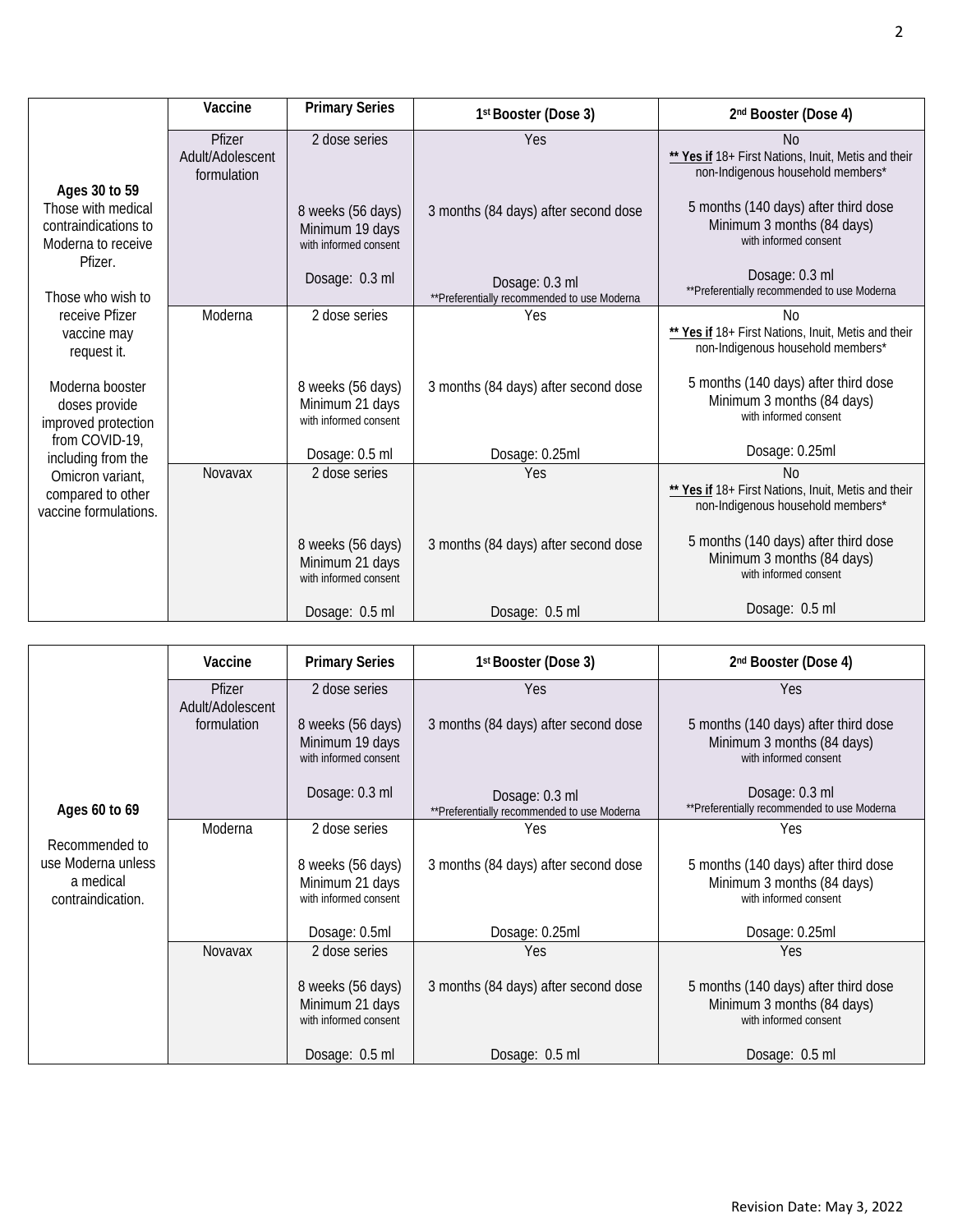| Ages $70+$         | Pfizer           | 2 dose series                            | Yes                                          | Yes                                                 |
|--------------------|------------------|------------------------------------------|----------------------------------------------|-----------------------------------------------------|
| Recommended to     | Adult/Adolescent |                                          |                                              |                                                     |
| use Moderna unless | formulation      | 8 weeks (56 days)                        | 3 months (84 days) after second dose         | 5 months (140 days) after third dose                |
| a medical          |                  | Minimum 19 days                          |                                              | Minimum 3 months (84 days)                          |
| contraindication.  |                  | with informed consent                    |                                              | with informed consent                               |
|                    |                  | Dosage: 0.3 ml                           | Dosage: 0.3 ml                               | Dosage: 0.3 ml                                      |
|                    |                  |                                          | ** Preferentially recommended to use Moderna | **Preferentially recommended to use Moderna         |
|                    | Moderna          | 2 dose series                            | Yes                                          | Yes                                                 |
|                    |                  |                                          |                                              |                                                     |
|                    |                  | 8 weeks (56 days)                        | 3 months (84 days) after second dose         | 5 months (140 days) after third dose                |
|                    |                  | Minimum 21 days<br>with informed consent |                                              | Minimum 3 months (84 days)<br>with informed consent |
|                    |                  |                                          |                                              |                                                     |
|                    |                  | Dosage: 0.5 ml                           | Dosage: 0.5 ml                               | Dosage: 0.5 ml                                      |
|                    | Novavax          | 2 dose series                            | Yes                                          | Yes                                                 |
|                    |                  |                                          |                                              |                                                     |
|                    |                  | 8 weeks (56 days)                        | 3 months (84 days) after second dose         | 5 months (140 days) after third dose                |
|                    |                  | Minimum 21 days<br>with informed consent |                                              | Minimum 3 months (84 days)<br>with informed consent |
|                    |                  |                                          | Dosage: 0.5 ml                               |                                                     |
|                    |                  | Dosage: 0.5 ml                           |                                              | Dosage: 0.5 ml                                      |

Anyone completing a primary series who has received partial series of Az or has received non-Health Canada approved vaccines can follow Table-1 above.

Those who received a series of Viral Vector (2-AZ or 1 dose of J&J) or Novavax can have a booster of mRNA following the Table-1 above.

# **THOSE WHO ARE SEVERELY OR MODERATELY IMMUNOCOMPROMISED:**

- Receiving dialysis (hemodialysis or peritoneal dialysis)
- Receiving active treatment (e.g., chemotherapy, targeted therapies, immunotherapy) for solid tumour or hematologic malignancies
- Recipients of solid-organ transplant and taking immunosuppressive therapy
- Recipients of chimeric antigen receptor (CAR)-T-cell therapy or hematopoietic stem cell transplant (within 2 years of transplantation or taking immunosuppression therapy)
- Individuals with moderate to severe primary immunodeficiency (e.g., DiGeorge syndrome, Wiskott-Aldrich syndrome)
- Individuals with stage 3 or advanced untreated HIV infection and those with acquired immunodeficiency syndrome
- Individuals receiving active treatment with the specific immunosuppressive therapies (refer to list in directive)

#### **(Table-2) Eligible by Age and Immunocompromised for Moderna/Pfizer Vaccines**

|                                                                | Vaccine                                          | <b>Primary Series</b>                                                                 | 1st Booster (Dose 4) | 2nd Booster (Dose 5) |
|----------------------------------------------------------------|--------------------------------------------------|---------------------------------------------------------------------------------------|----------------------|----------------------|
| Ages 5 to 11<br>Severely or<br>Moderately<br>Immunocompromised | Pfizer pediatric<br>formulation<br>(orange vial) | 3 dose series<br>8 weeks (56 days) between doses<br>Minimum 21 days<br>Dosage: 0.2 ml | <b>No</b>            | N <sub>o</sub>       |

|                                                                 | Vaccine                                                    | <b>Primary Series</b>                                               | 1 <sup>st</sup> Booster (Dose 4)            | 2 <sup>nd</sup> Booster (Dose 5) |
|-----------------------------------------------------------------|------------------------------------------------------------|---------------------------------------------------------------------|---------------------------------------------|----------------------------------|
| Ages 12 to 17<br>Severely or<br>Moderately<br>Immunocompromised | Pfizer<br>Adult/Adolescent<br>formulation<br>(purple vial) | 3 dose series<br>8 weeks (56 days) between doses<br>Minimum 19 days | Yes<br>6 months (168 days) after third dose | <b>No</b>                        |
|                                                                 |                                                            | Dosage: 0.3 ml                                                      | Dosage: 0.3 ml                              |                                  |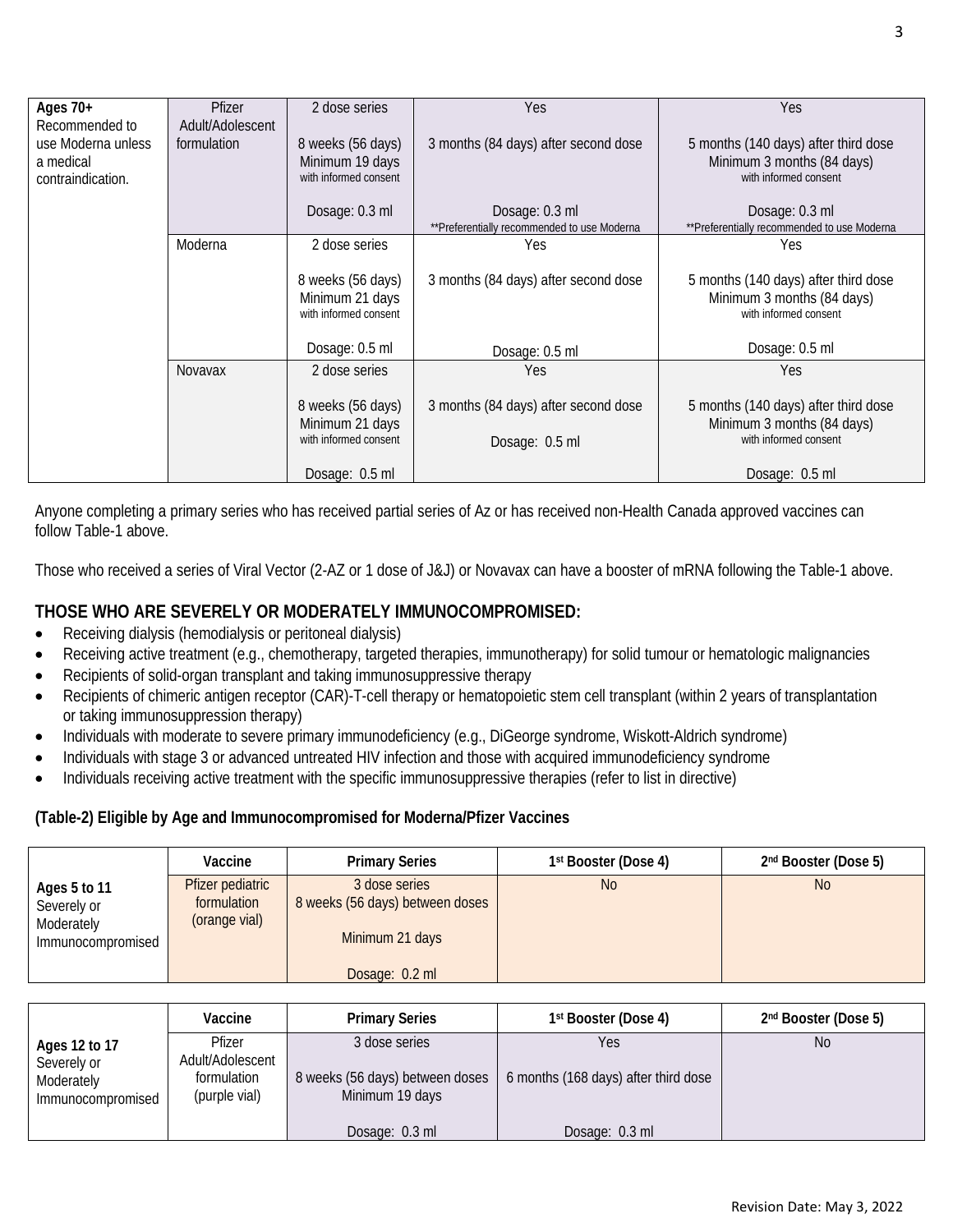|                                                                 | Vaccine                                                                                                    | <b>Primary Series</b>                                                                           | 1st Booster (Dose 4)                       | 2nd Booster (Dose 5)                                                                                                                                                                                       |
|-----------------------------------------------------------------|------------------------------------------------------------------------------------------------------------|-------------------------------------------------------------------------------------------------|--------------------------------------------|------------------------------------------------------------------------------------------------------------------------------------------------------------------------------------------------------------|
|                                                                 | Pfizer<br>Adult/Adolescent<br>formulation<br>(purple vial)                                                 | 3 dose series<br>8 weeks (56 days)<br>between doses<br>Minimum 19 days<br>with informed consent | Yes<br>3 months (84 days) after third dose | <b>No</b><br>** Yes if 18+ First Nations, Inuit, Metis and their<br>non-Indigenous household members*<br>5 months (140 days) after fourth dose<br>Minimum 3 months (84 days)<br>with informed consent      |
|                                                                 |                                                                                                            | Dosage: 0.3 ml                                                                                  | Dosage: 0.3 ml                             | Dosage: 0.3 ml                                                                                                                                                                                             |
| Ages 18 to 28<br>Severely or<br>Moderately<br>Immunocompromised | Moderna<br>**only to be used<br>when supply of<br>Pfizer is depleted or<br>with client informed<br>consent | 3 dose series<br>8 weeks (56 days)<br>between doses<br>Minimum 21 days<br>with informed consent | Yes<br>3 months (84 days) after third dose | N <sub>0</sub><br>** Yes if 18+ First Nations, Inuit, Metis and their<br>non-Indigenous household members*<br>5 months (140 days) after fourth dose<br>Minimum 3 months (84 days)<br>with informed consent |
|                                                                 |                                                                                                            | Dosage: 0.5 ml                                                                                  | Dosage: 0.5 ml                             | Dosage: 0.5 ml                                                                                                                                                                                             |
|                                                                 | <b>Novavax</b>                                                                                             | 2 dose series                                                                                   | Yes                                        | <b>No</b><br>** Yes if 18+ First Nations, Inuit, Metis and<br>their non-Indigenous household members*                                                                                                      |
|                                                                 |                                                                                                            | 8 weeks (56 days)<br>Minimum 21 days<br>with informed consent                                   | 3 months (84 days) after second dose       | 5 months (140 days) after third dose<br>Minimum 3 months (84 days)<br>with informed consent                                                                                                                |
|                                                                 |                                                                                                            | Dosage: 0.5 ml                                                                                  | Dosage: 0.5 ml                             | Dosage: 0.5 ml                                                                                                                                                                                             |

|                                                                 | Vaccine                                   | <b>Primary Series</b>                                                          | 1st Booster (Dose 4)                                          | 2nd Booster (Dose 5)                                                                                                                                                                     |
|-----------------------------------------------------------------|-------------------------------------------|--------------------------------------------------------------------------------|---------------------------------------------------------------|------------------------------------------------------------------------------------------------------------------------------------------------------------------------------------------|
|                                                                 | Pfizer<br>Adult/Adolescent<br>formulation | 3 dose series                                                                  | Yes                                                           | <b>No</b><br>** Yes if 18+ First Nations, Inuit, Metis and their<br>non-Indigenous household members*                                                                                    |
|                                                                 |                                           | 8 weeks (56 days)<br>between doses<br>Minimum 19 days<br>with informed consent | 3 months (84 days) after third dose                           | 5 months (140 days) after fourth dose<br>Minimum 3 months (84 days)<br>with informed consent                                                                                             |
|                                                                 |                                           | Dosage: 0.3 ml                                                                 | Dosage: 0.3 ml<br>**Preferentially recommended to use Moderna | Dosage: 0.3 ml<br>** Preferentially recommended to use Moderna                                                                                                                           |
|                                                                 | Moderna                                   | 3 dose series                                                                  | Yes                                                           | No                                                                                                                                                                                       |
| Ages 30 to 59<br>Severely or<br>Moderately<br>Immunocompromised |                                           | 8 weeks (56 days)<br>between doses<br>Minimum 21 days<br>with informed consent | 3 months (84 days) after third dose                           | ** Yes if 18+ First Nations, Inuit, Metis and their<br>non-Indigenous household members*<br>5 months (140 days) after fourth dose<br>Minimum 3 months (84 days)<br>with informed consent |
|                                                                 |                                           | Dosage: 0.5 ml                                                                 | Dosage: 0.5 ml                                                | Dosage: 0.5 ml                                                                                                                                                                           |
|                                                                 | Novavax                                   | 2 dose series                                                                  | Yes                                                           | N <sub>o</sub><br>** Yes if 18+ First Nations, Inuit, Metis and<br>their non-Indigenous household members*                                                                               |
|                                                                 |                                           | 8 weeks (56 days)<br>Minimum 21 days<br>with informed consent                  | 3 months (84 days) after second dose                          | 5 months (140 days) after third dose<br>Minimum 3 months (84 days)<br>with informed consent                                                                                              |
|                                                                 |                                           | Dosage: 0.5 ml                                                                 | Dosage: 0.5 ml                                                | Dosage: 0.5 ml                                                                                                                                                                           |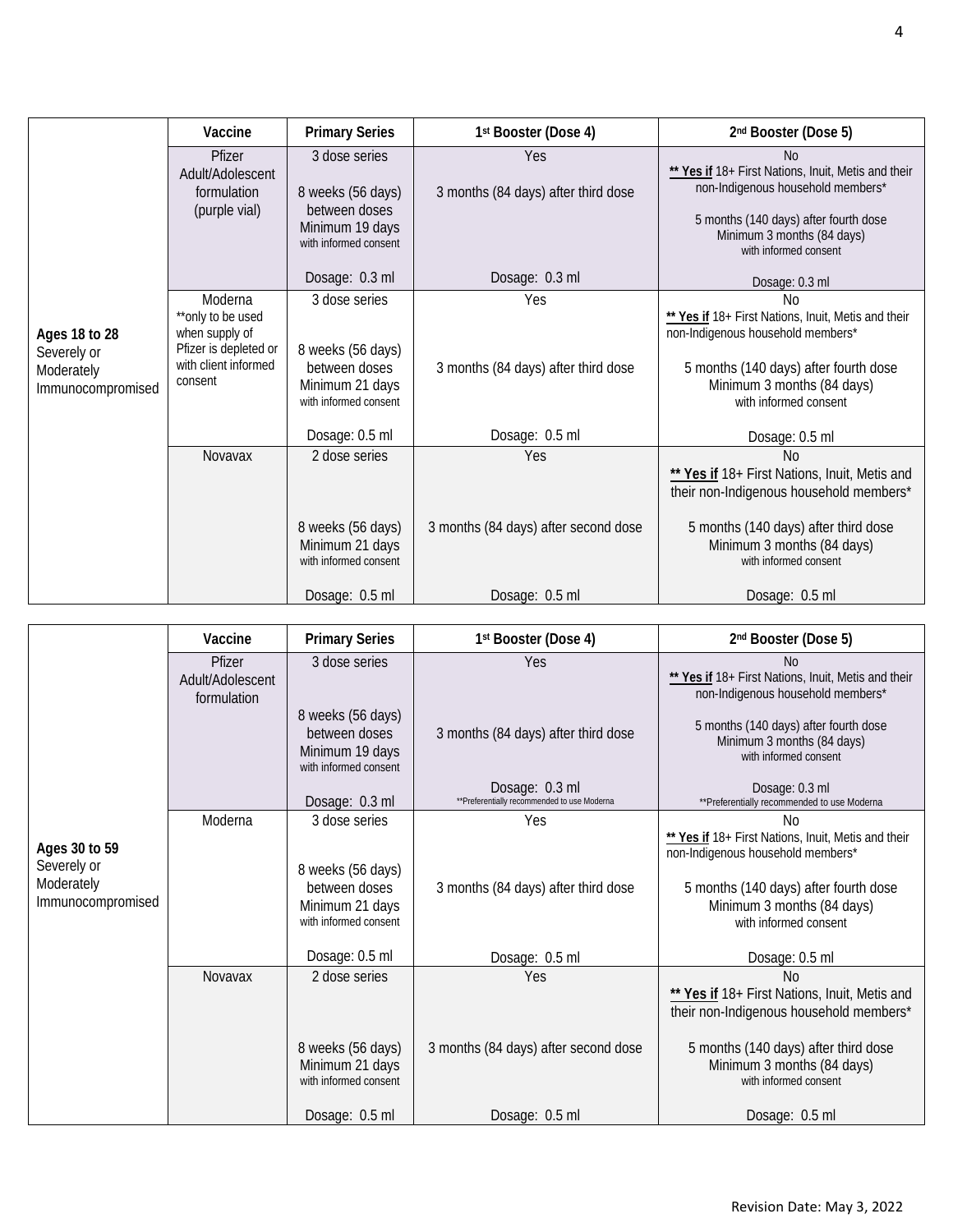|                                                                        | Vaccine                    | <b>Primary Series</b>                                                          | 1st Booster (Dose 4)                                           | 2nd Booster (Dose 5)                                                                                      |
|------------------------------------------------------------------------|----------------------------|--------------------------------------------------------------------------------|----------------------------------------------------------------|-----------------------------------------------------------------------------------------------------------|
|                                                                        | Pfizer<br>Adult/Adolescent | 3 dose series                                                                  | Yes                                                            | Yes                                                                                                       |
|                                                                        | formulation                | 8 weeks (56 days)<br>between doses<br>Minimum 19 days<br>with informed consent | 3 months (84 days) after third dose                            | 5 months (140 days) after fourth dose<br>*Minimum interval of 3 months (84 days)<br>with informed consent |
| Ages 60 to 69<br>Severely or                                           |                            | Dosage: 0.3 ml                                                                 | Dosage: 0.3 ml<br>** Preferentially recommended to use Moderna | Dosage: 0.3 ml<br>** Preferentially recommended to use Moderna                                            |
| Moderately                                                             | Moderna                    | 3 dose series                                                                  | Yes                                                            | Yes                                                                                                       |
| Immunocompromised<br>Recommended to<br>use Moderna unless<br>a medical |                            | 8 weeks (56 days)<br>between doses<br>Minimum 21 days<br>with informed consent | 3 months (84 days) after third dose                            | 5 months (140 days) after fourth dose<br>Minimum 3 months (84 days)<br>with informed consent              |
| contraindication.                                                      |                            | Dosage: 0.5 ml                                                                 | Dosage: 0.5 ml                                                 | Dosage: 0.5 ml                                                                                            |
|                                                                        | <b>Novavax</b>             | 2 dose series                                                                  | Yes                                                            | Yes                                                                                                       |
|                                                                        |                            | 8 weeks (56 days)<br>Minimum 21 days<br>with informed consent                  | 3 months (84 days) after second dose                           | 5 months (140 days) after third dose<br>Minimum 3 months (84 days)<br>with informed consent               |
|                                                                        |                            | Dosage: 0.5 ml                                                                 | Dosage: 0.5 ml                                                 | Dosage: 0.5 ml                                                                                            |

|                                                   | Vaccine                    | <b>Primary Series</b>                                                          | 1st Booster (Dose 4)                                           | 2nd Booster (Dose 5)                                                                           |
|---------------------------------------------------|----------------------------|--------------------------------------------------------------------------------|----------------------------------------------------------------|------------------------------------------------------------------------------------------------|
|                                                   | Pfizer<br>Adult/Adolescent | 3 dose series                                                                  | Yes                                                            | Yes                                                                                            |
|                                                   | formulation                | 8 weeks (56 days)<br>between doses                                             | 3 months (84 days) after third dose                            | 5 months (140 days) after fourth dose                                                          |
|                                                   |                            | Minimum 19 days<br>with informed consent                                       |                                                                | *Minimum 3 months (84 days)<br>with informed consent                                           |
| Ages $70+$<br>Severely or                         |                            | Dosage: 0.3 ml                                                                 | Dosage: 0.3 ml<br>** Preferentially recommended to use Moderna | Dosage: 0.3 ml<br>** Preferentially recommended to use Moderna                                 |
| Moderately<br>Immunocompromised                   | Moderna                    | 3 dose series                                                                  | Yes                                                            | Yes                                                                                            |
| Recommended to<br>use Moderna unless<br>a medical |                            | 8 weeks (56 days)<br>between doses<br>Minimum 21 days<br>with informed consent | 3 months (84 days) after third dose                            | 5 months (140 days) after fourth dose<br>Minimum 3 months (84 days)<br>(with informed consent) |
| contraindication.                                 |                            | Dosage: 0.5 ml                                                                 | Dosage: 0.5 ml                                                 | Dosage: 0.5 ml                                                                                 |
|                                                   | Novavax                    | 2 dose series                                                                  | Yes                                                            | Yes                                                                                            |
|                                                   |                            | 8 weeks (56 days)<br>Minimum 21 days<br>with informed consent                  | 3 months (84 days) after second dose                           | 5 months (140 days) after third dose<br>Minimum 3 months (84 days)<br>with informed consent    |
|                                                   |                            | Dosage: 0.5 ml                                                                 | Dosage: 0.5 ml                                                 | Dosage: 0.5 ml                                                                                 |

Anyone completing a primary series who has received partial series of Az or has received non-Health Canada approved vaccines can follow Table-2 above.

Those who received a series of Viral Vector (2-AZ or 1 dose of J&J) or Novavax can have a booster of mRNA at 3 months following Table-2 above.